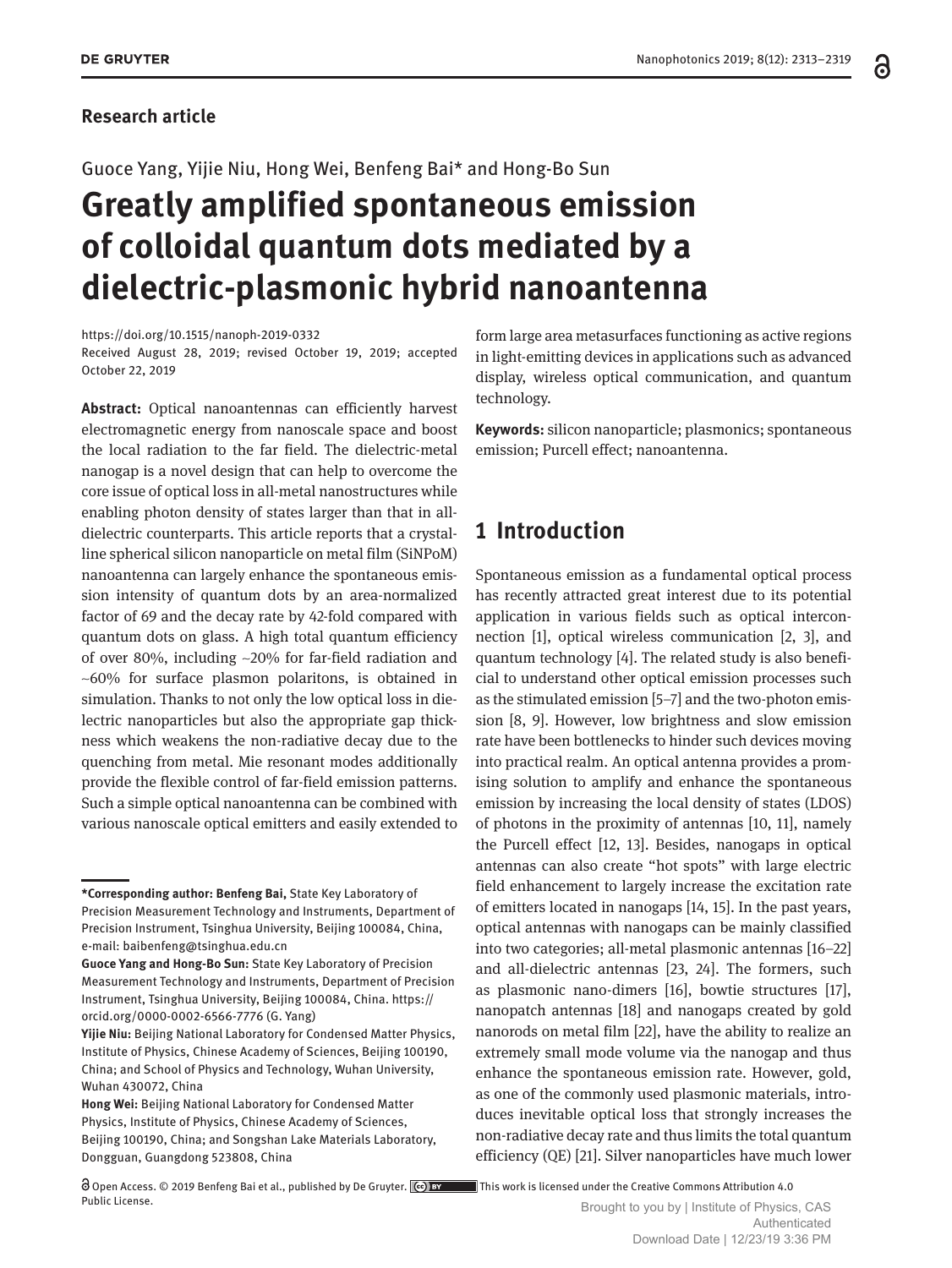intrinsic loss enabling higher QE [4, 19, 20] but still suffers from the oxidization and the quality and shape control in nano-fabrication. In contrast, all-dielectric structures have the advantage of small optical loss, but achieve only modest LDOS enhancement and cannot forbid the leakage of emitted photons into the dielectric substrate. A hybrid structure consisting of dielectric nanostructures on a metal film with a nanogap between them can reduce the dissipative loss while maintaining relatively high LDOS enhancement [25]. This dielectric-plasmonic configuration has been used for nanolaser and amplifier [5–7, 26–30]. Recently, there was a successful demonstration that the photoluminescence intensity could be amplified in a platform consisting of chemically synthesized silicon nanoparticles on metal film (SiNPoM) with quantum dots in the gap [31]. However, the very small gap results in strong quenching process due to the short distance between the quantum dots and the gold film, which limits the QE. In addition, the influence of the generated surface plasmon polaritons (SPPs) on the metal film on the QE was not explored, which might further reduce the photon radiation efficiency. Both the value and the composition of the QE are critical for the design of optoelectronic and quantum devices.

In this work, we propose an effective solution to address the above two key concerns with a SiNPoM antenna consisting of a crystalline spherical silicon nanoparticle



**Figure 1:** Silicon nanosphere on metal film nanoantenna. (A) Schematic of the SiNPoM antenna. (B) SEM image of a SiNPoM antenna with the quantum dots monolayer in the gap. (C) Measured (solid) and simulated (dashed) dark-field scattering spectra of SiNPoM antennas (with 5 nm Al $_{2}$ O $_{3}$  layer) with different diameters of 162 nm (green), 174 nm (yellow) and 190 nm (red), where the resonances are red-shifted with the increase of the SiNP size. (D) High-resolution TEM image of a SiNP, reflecting the crystallinity.

(SiNP) situated on a gold film covered successively by a thin  $\mathrm{Al}_2\mathrm{O}_3$  separation layer and a self-assembled CdSe/ZnS quantum dot monolayer (~10 nm thickness), as shown in Figure 1A. Several key figures of merit defining the emission properties are studied, including the decay rate, the QE, the far-field radiation pattern, and the emission intensity. The appropriate gap thickness between the SiNP and the metal film is critical to obtain enhanced emission decay rate and intensity, and lift the QE.

#### **2 Results and discussions**

In the SiNPoM system, the sizes of CdSe/ZnS quantum dots are ~10 nm and the crystalline SiNPs are prepared by femtosecond laser ablation in liquid and the diameters are from 80 to 200 nm [32]. To prepare the sample, a 100 nm thick Au film with a 5 nm thick Cr adhesion layer was first evaporated on a silicon substrate by electron beam evaporation (0.1 nm/s for Au and 0.05 nm/s for Cr). Then a thin layer of  $\text{Al}_2\text{O}_3$  (1–20 nm) was deposited on the top of the gold film by atomic layer deposition (ALD) with an average deposition rate of 1 nm/17 min. Afterwards, 20 μl colloidal quantum dot water solution  $(1\times10^{-4} \text{ nmol/L})$  was drop on the  $\mathrm{Al}_2\mathrm{O}_3$  surface and dried at room temperature. The sample was then rinsed by deionized (DI) water and dried by  $\text{N}_{\text{2}}$  gas. The diluted SiNP solution was dropped on the quantum dot monolayer and rinsed by DI water after 30 min for completing adhesive assembly. Finally, after drying by  $\mathrm{N}_\mathrm{2}$  gas again, a sample with sparse SiNPs situated on the quantum dot monolayer was well prepared. The gap thickness is the sum of thicknesses of the  $\text{Al}_2\text{O}_3$ layer and the quantum dots monolayer. Figure 1B shows the scanning electron microscope (SEM) image of a single SiNPoM antenna with the quantum dots on the substrate. In the experiment, each SiNPoM antenna was characterized by dark-field scattering microscopy. The measured scattering spectra, as seen in Figure 1C, clearly show the Mie resonance features of the antennas with different sizes. In each spectrum curve, the dominant resonant peak represents the vertical (normal to the ground plane) magnetic dipole resonance MD⊥ of the SiNP induced by the oblique p-polarized incident light, while the secondary peak at the shorter wavelength corresponds to the parallel electric dipole counterpart  $ED_{\parallel}$  induced by the s-polarized light, agreeing with previous studies [33, 34]. Both resonances have red shift with the increase of SiNP size. Full-wave simulations based on the finite element method (COMSOL Multiphsyics) were conducted to get the scattering spectra (see Supplementary Material), where the refractive index of SiNP was taken from that of crystalline silicon [35] and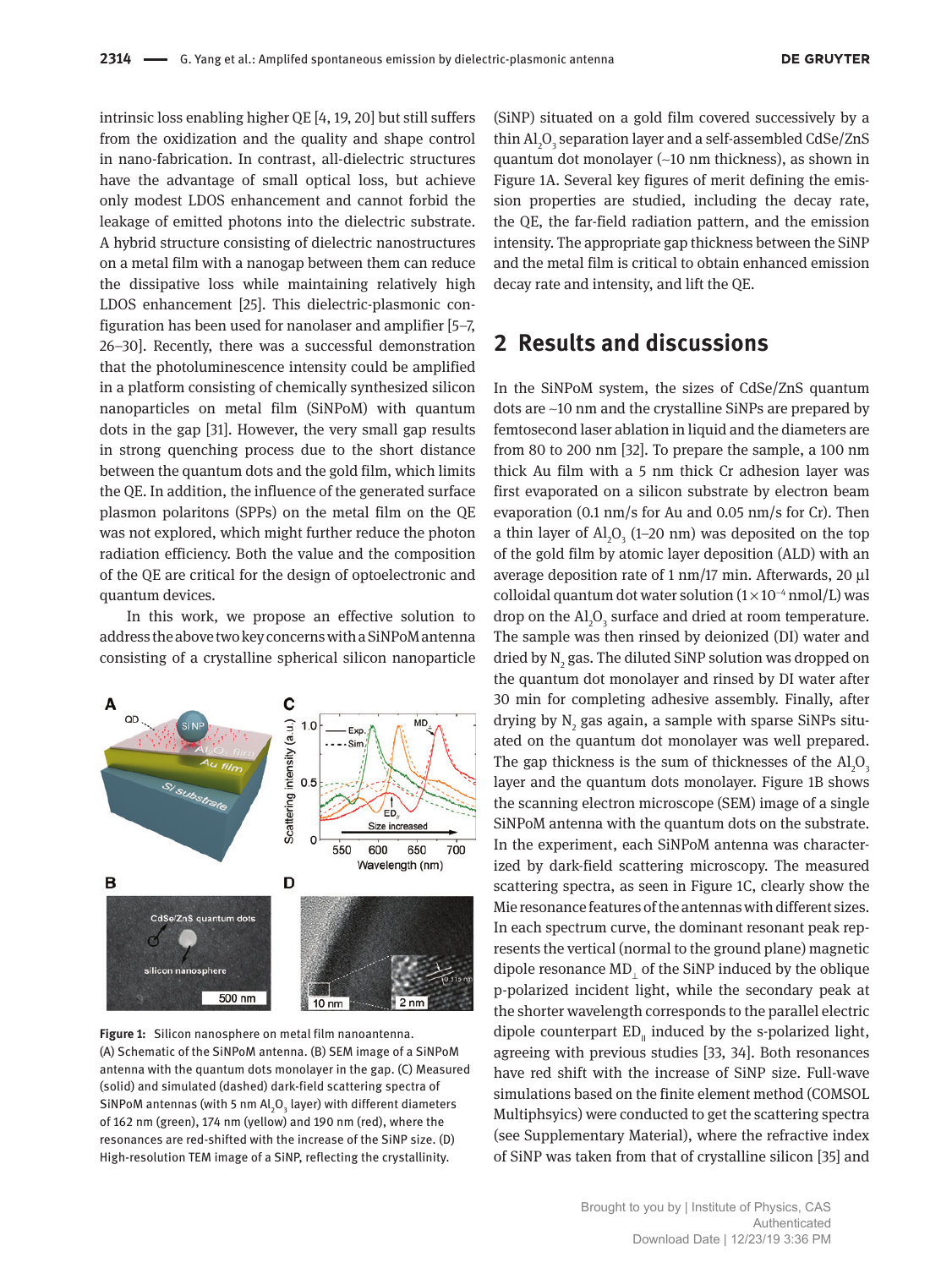has a very small imaginary part. The refractive index of the gold film is modeled from Johnson and Christy's data [36]. The agreement of MD<sub>i</sub> bandwidths between the measured and the simulated spectra indicates the SiNP has low optical loss like crystalline silicon. Besides, the high-resolution transmission electron microscope (TEM) image of a SiNP shown in Figure 1D also gives the evidence of the crystallinity.

The photoluminescence (PL) intensity enhancement factor (EF) is determined by the excitation rate that can be enhanced by the local electric field at the excitation wavelength, the QE, and the collection efficiency related to the far-field emission pattern,

$$
EF(\mathbf{r}) = \frac{\gamma_{\text{exc}}(\mathbf{r})}{\gamma_{\text{exc}}^0} \cdot \frac{QE_{\text{photon}}(\mathbf{r})}{QE_{\text{photon}}^0} \cdot \frac{\eta(\mathbf{r})}{\eta^0}
$$
(1)

where  $\gamma_{\text{esc}}$  is the excitation rate at the excitation wavelength, QE<sub>photon</sub> is the photon QE defined by QE<sub>photon</sub> =  $\gamma$ <sub>photon</sub>/  $(\gamma_{\rm photon} + \gamma_{\rm spp} + \gamma_{\rm nr})$ , where  $\gamma_{\rm photon}$  is the photon decay rate,  $\gamma_{\rm spp}$ is the SPPs decay rate,  $\gamma_{\textrm{\tiny nr}}$  is the non-radiative decay rate induced by absorption of materials,  $\eta$  is the collection efficiency dependent on the numerical aperture (NA) of the first lens, and the superscript "0" indicates the quantities from the reference sample such as quantum dots on glass substrate. The excitation rate enhancement  $\gamma_{\rm exc}/\gamma_{\rm exc}^0$ equals to  $|\mathbf{E}_{\text{exc}}|^2/|\mathbf{E}_{\text{exc}}^0|^2$ , where  $\mathbf{E}_{\text{exc}}$  is the electric field at the excitation wavelength. The EF is position dependent due to the inhomogeneous environment created by the antenna geometry. The measured total EF should be the average value <EF >  over the excitation spot area. First, the quantum dot emitters in the nanogap underneath the SiNP get the largest excitation rate enhancement, where the maximum value can reach over 30 (Figure 2A). Besides, the presence of the SiNP results in the significantly increased LDOS and thus leads to large decay rate enhancement in the whole projection area under the SiNP despite the non-uniformity of the LDOS spatial distribution in the nanogap. The largest LDOS enhancement  $(>120 \times)$  occurs at the center beneath the SiNP, mainly due to the sphere-plane configuration (Figure 2B). However, the fastest decay rate does not always indicate the highest photon QE due to the absorption (non-radiative) decay and the SPPs decay channels [37]. Simulations show a photon QE of above 20% (Figure 2C). Taking the SPPs mode as a form of in-plane radiation into account, the total QE is defined as  $QE_{total} = (\gamma_{photon} + \gamma_{spp})/(\gamma_{photon} + \gamma_{spp} + \gamma_{nr}).$ Figure 2D shows the high total QE, and the pattern of the QE in the gap has a good spatial overlapping with the LDOS, so that the emitters at the center of the gap have not only the largest decay rate enhancement but also the highest QE  $(>80\%)$ .



**Figure 2:** Electric field enhancement, LDOS enhancement, and QE in the nanogap underneath the SiNP.

(A) Simulated electric field enhancement distributions in the crosssectional plane (upper panel) and the quantum dot monolayer plane (lower panel) of the SiNPoM at the excitation wavelength of 532 nm where the dashed line represents the projection area of the SiNP with the diameter of 174 nm and the Al $_2$ O $_3$  layer is 5 nm thick. (B–D) Simulated maps of the LDOS enhancement relative to a dipole in a vacuum space (B), the photon QE (C) and the total QE (D) as a function of dipole position under the SiNP at the emission wavelength of 640 nm. (E) Simulated decay rate enhancement from various decay channels by fixing the dipole at the position of maximum excitation electric field enhancement. (F) Simulated emission wavelength dependent total QE, the SPPs QE and the photon QE.

It is obvious that emitters at the position of maximum excitation electric field will get the largest excitation rate enhancement. With the emitter fixed at this location and the emission wavelength varied, the decay rate enhancement spectra also show resonances corresponding to the Mie scattering of the antenna (Figure 2E). Absorption decays mainly happen at shorter wavelength due to the inter-band transition loss in the gold film. The metal loss monotonically and sharply decreases with the increase of emission wavelength out of the inter-band transition range, so that the total QE increases to a very high level and is no longer strongly limited by the intrinsic ohmic loss in the metal film (Figure 2F). Though the energy of SPPs dominates the aforementioned total QE, some outcoupling nanostructures, such as gratings, can help to decouple the SPPs and further lift the photon QE. Besides, the direct on-chip integration to plasmonic circuits will also benefit from such a large SPPs QE.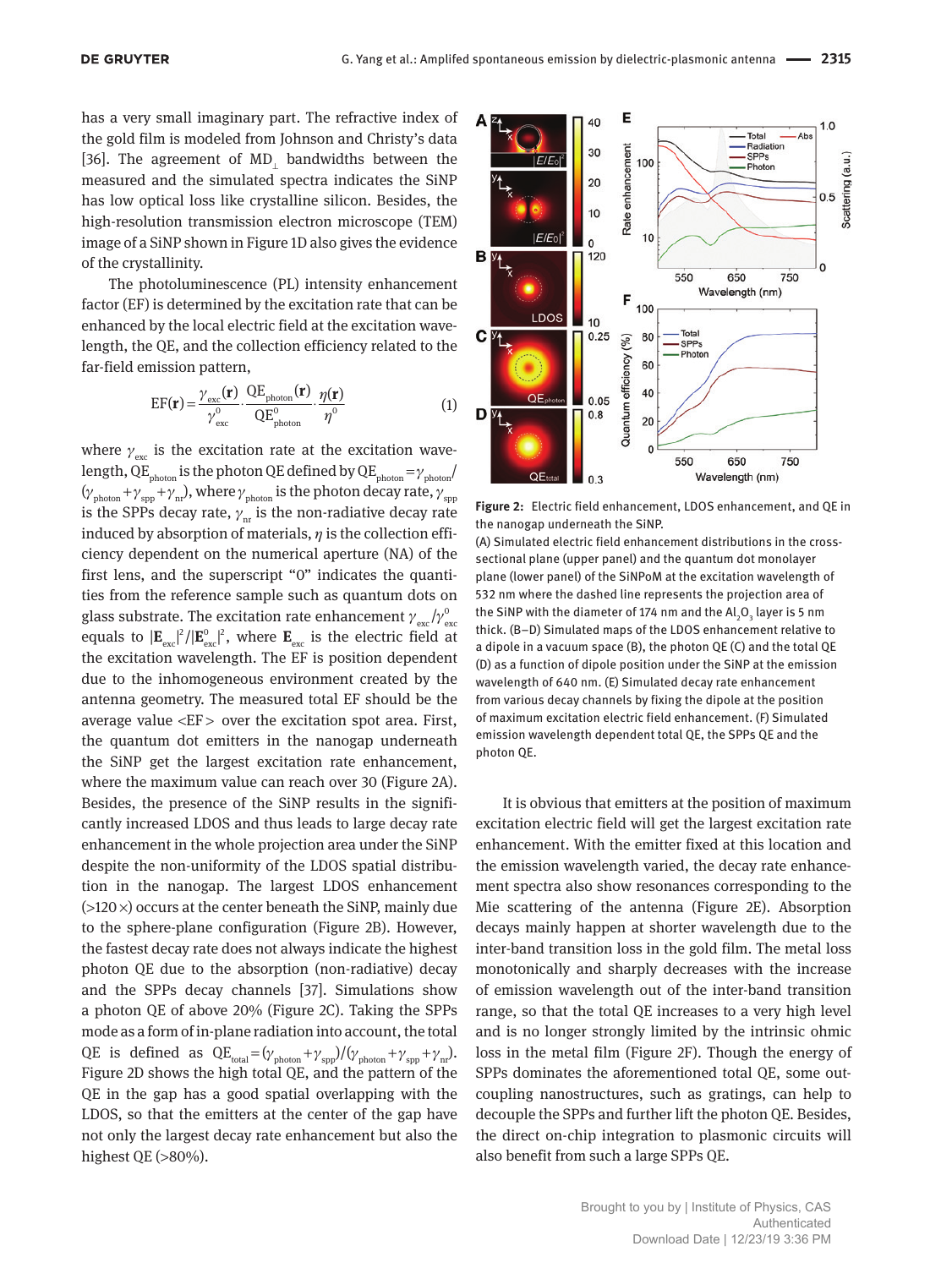The far-field emission pattern of emitters coupled to an optical antenna is also important for practical applications. For example, the omnidirectional emission is useful in free-space wireless optical communications (Li-Fi), while unidirectional emission is versatile in on-chip optical interconnections. Fundamentally, the far-field emission pattern is mainly determined by the induced effective electric dipole or magnetic dipole modes. A recently developed multipole decomposition approach [38] gives a deep insight into the mechanism. There are some previous works [33, 39] investigating the scattering features of SiNPoM antennas excited by far-field illumination, showing that the induced effective dipole modes strongly depends on the polarization and incident angle of the excitation field. Hence, it is necessary to study the near-field excitation case because it is a completely different scenario. Here, the dipole emitter is placed at the position of maximum excitation field and has a vertical dipole orientation in simulation. With such an orientation, the dipole emission can be more strongly boosted through the Purcell effect compared with that in horizontal orientation. The decomposed effective electric dipole  $\mathbf{p}_{\text{eff}}$  and the magnetic dipole  $\mathbf{m}_{\text{eff}}$  are calculated as follows:

$$
\mathbf{p}_{\text{eff}} = \int \mathbf{P}(\mathbf{r}) d\mathbf{r}^3 \tag{2}
$$

$$
\mathbf{m}_{\text{eff}} = -\frac{\mathbf{i}\omega}{2} \mathbf{\int} \mathbf{r} \times \mathbf{P}(\mathbf{r}) d\mathbf{r}^3 \tag{3}
$$

where **P**(**r**) is the polarization of antenna induced by external electromagnetic field (here is the point electric dipole source) and  $\omega$  is the emission frequency. The volume integration domain encloses the entire SiNP and the gold film. The multipole decomposition results (see Figure 3) show a significant resonant phenomenon occurring in each



**Figure 3:** Multipole analysis and the far-field feature of a SiNPoM antenna.

(A) Emission wavelength dependent multipole decomposition of the emission field induced by a vertical electric dipole located at the position of maximum excitation field. (B–D) Far-field emission pattern at three typical Mie resonance wavelengths of 560 nm (B), 620 nm (C) and 750 nm (D).

effective dipole intensity spectrum. The effective electric dipole  $\mathbf{p}_{\text{eff}}$  and the magnetic dipole  $\mathbf{m}_{\text{eff}}$  have different units and their values cannot be compared directly. Considering the fact that the power ratio of an electric dipole and a magnetic dipole with the same frequency equals to  $|\mathbf{p}_{\text{eff}}|^2 \cdot c^2 / |\mathbf{m}_{\text{eff}}|$  2, we normalized  $\mathbf{m}_{\text{eff}}$  to  $\mathbf{m}_{\text{eff}}/c$  in order to make it comparable with  $\mathbf{p}_{\text{eff}}$ , where *c* is the light speed. Overall, the full spectrum can be decomposed into three regions: (i) the horizontal effective dipoles dominant resonant region (at the wavelength of around 560 nm in Figure 3A), (ii) the complex resonant region including both horizontal and vertical dipole modes (at around 620 nm in Figure 3A), and (iii) the vertical dipole dominant resonant region (at around 750 nm in Figure 3A). Quite different from the far-field excitation case, the vertical electric dipole source in the nanogap cannot induce the vertical magnetic dipole mode **m***<sup>z</sup>* any longer. A rigorous near-field to far-field transformation method [40] was used to calculate the far-field emission patterns at these three different regions (Figure 3B–D). There are good agreements between the three emission patterns and the effective dipole modes excited in the antenna. Apparently, the horizontal effective dipoles **p***<sup>x</sup>* and **m***<sup>y</sup>* generate the directional emission normal to the ground  $x-y$  plane (Figure 3B), while the vertical effective dipole  $\mathbf{p}_z$  creates a butterfly-like sideward emission pattern (Figure 3D). Such a feature in the SiNPoM antenna gives a possibility to control the far-field emission pattern with more degrees of freedom in the same architecture.

In order to experimentally probe the PL intensity and the decay rate enhancement, a 532 nm continuous wave laser beam and a picosecond pulse laser beam were coupled into a microscope objective  $(100\times)$  with a NA of 0.9 and focused on the antenna. The emitted light was collected by the same objective and directed into the spectrometer and the single photon avalanche detector with 550 nm longpass filters. As shown in Figure 4, the PL spectrum exhibits dramatic amplifications: about 17-fold enhancement compared to that from quantum dots on glass, about 37-fold enhancement compared to that from quantum dots on a gold film with 5 nm  $\mathrm{Al}_2\mathrm{O}_3$  spacing layer, and about 188-fold enhancement compared to that from quantum dots on a bare gold film. A figure of merit of the enhancement factor is usually normalized to the excitation spot area and the projection area of a single antenna according to

$$
EF = \frac{(I - I_{\text{out}})/A_{\text{antenna}}}{I_{\text{ref}}/A_{\text{spot}}}
$$
(4)

where *I* is the PL counts from the SiNPoM antenna acquired by the spectrometer,  $I_{\text{out}}$  is the PL counts from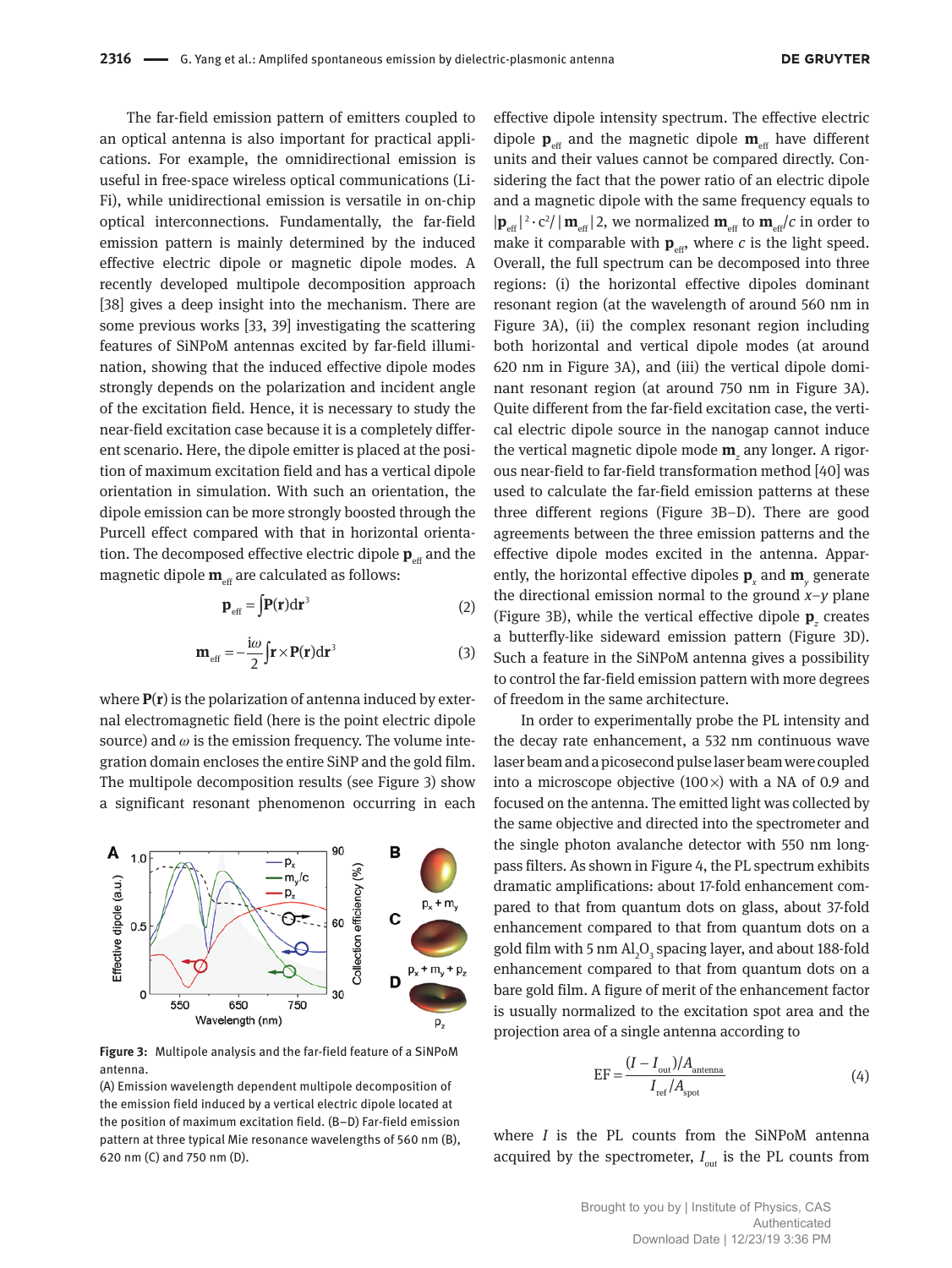

**Figure 4:** Enhancements of spontaneous emission intensity and decay rate.

Photoluminescence enhancement (A) and emission decay (B) from a SiNPoM antenna compared with samples as control references. Red: quantum dots coupled to a SiNPoM antenna; Blue: quantum dots on glass; Yellow: quantum dots on a gold film with 5 nm Al $_2$ O $_3$ spacing layer; Black: quantum dots on a bare gold film; Grey in (B): Instrument response function.

the area within the laser spot but outside the SiNP projection area, *I*<sub>ref</sub> is the counterpart from the reference sample,  $A_{\text{antenna}}$  is the projection area of the SiNP, and  $A_{\text{spot}}$ is the excitation laser spot size (here the spot diameter is around 360 nm). Here,  $I_{\text{out}}$  is defined by  $I_{\text{out}} = I_{\text{bg}} \cdot (A_{\text{spot}} A<sub>antenna</sub>$ )/ $A<sub>spot</sub>$ , where  $I<sub>bc</sub>$  is the PL counts measured from the area without the SiNP. The enhancement factor defined by Eq. (4) removes the influence of quantum dots in the laser spot but not underneath the SiNP. Using Eq. (4), we can obtain the enhancement factors as 69, 115, and 826 compared to the above three different aforementioned references. It is worth noting that the normalized enhancement factor of 826 is comparable to and even larger than the previously reported value [31] even if a much thicker gap (15 nm) in our sample is used. The measured decay curves in Figure 4B show that the emission from quantum dots

coupled to a SiNPoM antenna are significantly boosted compared with the quantum dots on glass, indicating a decay rate enhancement factor of 13. The total decay rate with the presence of the nanogap is also accelerated, compared with quantum dots on a gold film with 5 nm  $\mathrm{Al}_2\mathrm{O}_\mathrm{g}$ spacing layer. Although the decay rate of quantum dots on a bare gold film is even faster, the emission intensity is quite low mainly owing to the dominant non-radiative decay.

The gap thickness plays an important role in all-metal plasmonic structures. But how it influences the emission from the SiNPoM antenna is still not clear. We first investigated the gap thickness dependence of the excitation rate and the QE in theory. In simulations the intrinsic QE of 30% of quantum dot colloids used in experiments was taken into account. As seen in Figure 5, simulations show that the average excitation rate monotonically decreases with the increase in the gap thickness due to the weakened excitation field (Figure 5A), while the average total QE has the most opposite trend and remains over 70% for the gap thickness larger than 20 nm. On the other hand, the photon QE reaches the maximum when the gap thickness approaches 20 nm (Figure 5B). The collection efficiency into a NA of 0.9 is above 75%, much larger than 17% from a glass sample, and does not have a significant change for different gap thickness (Figure 5C). Hence, the total PL intensity enhancement curve does not vary much for gap thickness less than 15 nm but drops much for thickness larger than 20 nm combining all above influences. The experimentally measured PL intensity enhancement for samples with different gap thicknesses shows good agreements with the simulation results as shown in Figure 5D. To further demonstrate the ability of the SiNPoM antenna to control and boost the decay rate, time-resolved emission measurements were proceeded with samples with different gap thicknesses. As shown in Figure 5E and F, apparently, the decay rates in all samples are enhanced and increase with the decrease of gap thickness, which coincides with the theoretical predictions. The measured largest decay rate enhancement of 42-fold corresponding to the fitted lifetime of 330 ps occurs on the sample with a 10 nm gap and meanwhile the PL intensity is also enhanced by a factor about 10 relative to the glass sample. Even faster decay can be achieved using thinner gap and the PL enhancement is maintained. Such a good feature makes it possible to be applied in fast modulation with optical pump. On the other hand, without considering the excitation rate enhancement by optical pump, both the total QE and the photon QE reach almost the maxima at the gap thickness of 20 nm with the decay rate enhanced by about 10-fold, which could be applied towards brighter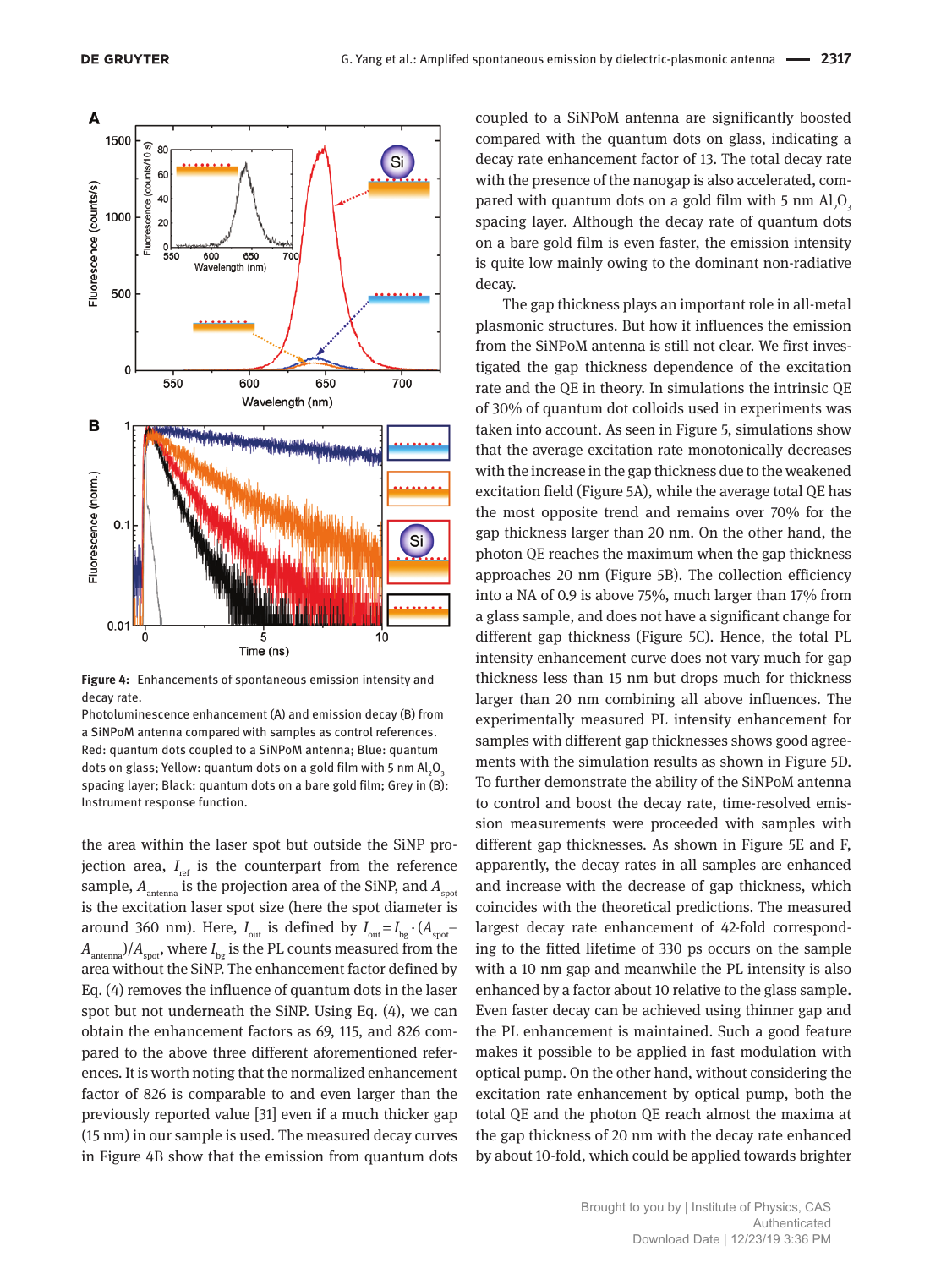

**Figure 5:** Gap thickness dependence of PL intensity and decay rate enhancement.

(A) Simulated average excitation rate enhancement for emitters in the gap compared to those on glass as a control. (B) Simulated average total QE and photon QE. (C) Simulated average collection efficiency into the NA of 0.9. (D) Measured and simulated total PL enhancement relative to quantum dots on glass as a function of the gap thickness (measured as the PL peak intensity ratio without area normalization). The simulated enhancement for each gap thickness is obtained by averaging over the excitation laser spot with the diameter of 360 nm. The excitation power density is 20 W/cm<sup>2</sup> in all measurements. (E) Measured time-resolved emission decay curves for varied gap thicknesses, where the measured curves (in different colors) are fitted by a single-exponential function and represented by black lines. (F) Measured and simulated decay rate enhancement as a function of the gap thickness, where the simulated results include the maximum rate enhancement and the average counterpart over the excitation spot area.

and faster electrical pump light-emitted devices, and efficient single photon sources with high radiative rate.

## **3 Conclusions**

In summary, the investigated SiNPoM antenna is shown to be a powerful platform for the control of various spontaneous emission properties with the high intensity, fast

decay, high QE, and desirable radiation pattern. We experimentally showed that a large decay rate enhancement with a factor of 42 corresponding to a lifetime of 330 ps is obtained from a sample with the smallest gap of 10 nm and the largest photoluminescence (PL) amplification factor of 17 is obtained from a sample with a 15 nm gap, both of which are compared with quantum dots spread on a glass substrate as reference. A high QE over 80% is obtained in simulations, including a photon QE of 20% and a SPPs QE of 60%. Smaller gap size leads to sharply increased decay rate but the gap thickness less than 15 nm will significantly increase the quenching effect and thus reduce the QE contributed to the fluorescence intensity. Such a simple structure can be readily scaled to a large area forming novel light-emitting metasurfaces, which can be used in advanced optoelectronic devices and efficient quantum sources operating at any interested wavelength as long as appropriate size of the SiNP is designed. Furthermore, such a hybrid integration between low-loss dielectric nanoparticles and various plasmonic films could be extended to boost emission processes in a broader spectral region such as epsilon-near-zero materials in the infrared region and graphene monolayer in the terahertz region.

**Acknowledgments:** Authors Guoce Yang and Benfeng Bai would like to acknowledge the support provided by the National Natural Science Foundation of China (Grant No. 61775113, Funder Id: [http://dx.doi.](http://dx.doi.org/10.13039/501100001809) [org/10.13039/501100001809\)](http://dx.doi.org/10.13039/501100001809). Yijie Niu and Hong Wei. acknowledge for the support by the Ministry of Science and Technology of China (Grant No. 2015CB932400) and the National Natural Science Foundation of China (Grant No. 11774413, Funder Id: [http://dx.doi.](http://dx.doi.org/10.13039/501100001809) [org/10.13039/501100001809\)](http://dx.doi.org/10.13039/501100001809). All authors thank Prof. Guowei Yang at School of Materials Science and Engineering, Sun Yat-sen University, Guangzhou, China, for providing the colloidal silicon nanospheres prepared by femtosecond laser ablation in liquid.

# **References**

- [1] Tsakmakidis KL, Boyd RW, Yablonovitch E, Zhang X. Large spontaneous-emission enhancements in metallic nanostructures: towards LEDs faster than lasers [invited]. Opt Express 2016;24:17916–27.
- [2] Islim MS, Ferreira RX, He X, et al. Towards 10 Gb/s orthogonal frequency division multiplexing-based visible light communication using a GaN violet micro-LED. Photon Res 2017;5:A35–43.